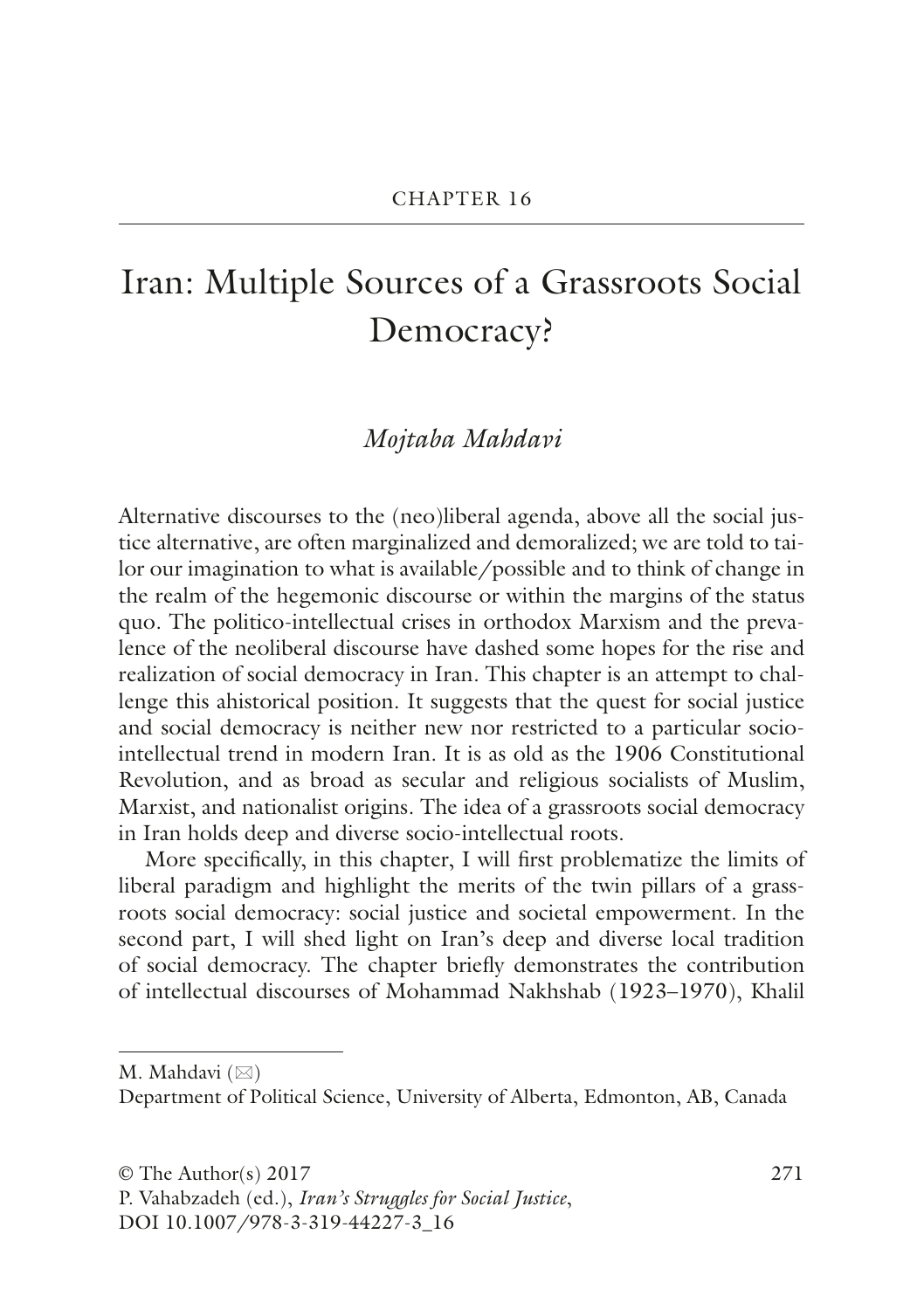Maleki (1903–1969), and Ali Shari'ati (1933–1977) to a *social* approach to democracy. The conclusion suggests that contemporary Iran can learn from the global and local experience/tradition of egalitarian/social democracy. It also sheds light on the possibility of a discourse building toward a grassroots social democracy in Iran.

## LIMITS OF LIBERAL PARADIGM AND MERITS OF TWIN PILLARS OF SOCIAL DEMOCRACY

The limits of liberal paradigm of democracy have been extensively examined in the literature. This include Ernesto Laclau and Chantal Mouffe's alternative discourse of *radical democracy* [\(1985\)](#page-16-0), Jacques Derrida's powerful concept of *democracy-to-come* [\(2010](#page-16-1), [2005\)](#page-16-2) and Jürgen Habermas's theory of *deliberative democracy* ([1996](#page-16-3)), among others. In this section, I will examine the major limitation of liberal paradigm of democracy/ democratization: the liberal discourse ignores the substance and social character of democracy. It overlooks the twin pillars of *social* elements of democracy, namely *social justice* and *societal empowerment*. Social justice and societal empowerment give substance and a tangible meaning to the abstract, ahistorical, and often elitist concepts of rights, liberty, and democracy. They liberate demos from an elitist, state-centric, and, more importantly, a market-driven democracy. The social pillars of democracy facilitate a bottom-up, grassroots approach to democratization, help *empower* the ordinary people, let the "subaltern speak," and disarm and defeat right-wing populist demagogues whose rhetoric of social justice often misleads the masses.

There is a negative correlation between democratic aspiration and social inequality. "Poverty can trap societies in its grip" and most often "breeds dictatorships" (Przeworski et al. [2000](#page-17-0): 270–277). *Social* equality gives meaning and substance to political democracy; it makes the value of democratic ideas tangible to the public. By contrast, social inequality leads to a gradual decline of democratic aspirations in civil society; it gives rise to populist–authoritarian trends and pushes democratic ideas and institutions at bay. The "middle class poor" (Bayat [2009\)](#page-15-0) is often the main victim of neoliberal market economy. However, the abstract liberal discourse of rights and freedom is not attractive to this class, and they sometimes turn into the foot soldiers of right-wing populist demagogues who use social justice in their political platforms. A critical *social* approach to democracy/democratization challenges the orthodox class analysis; it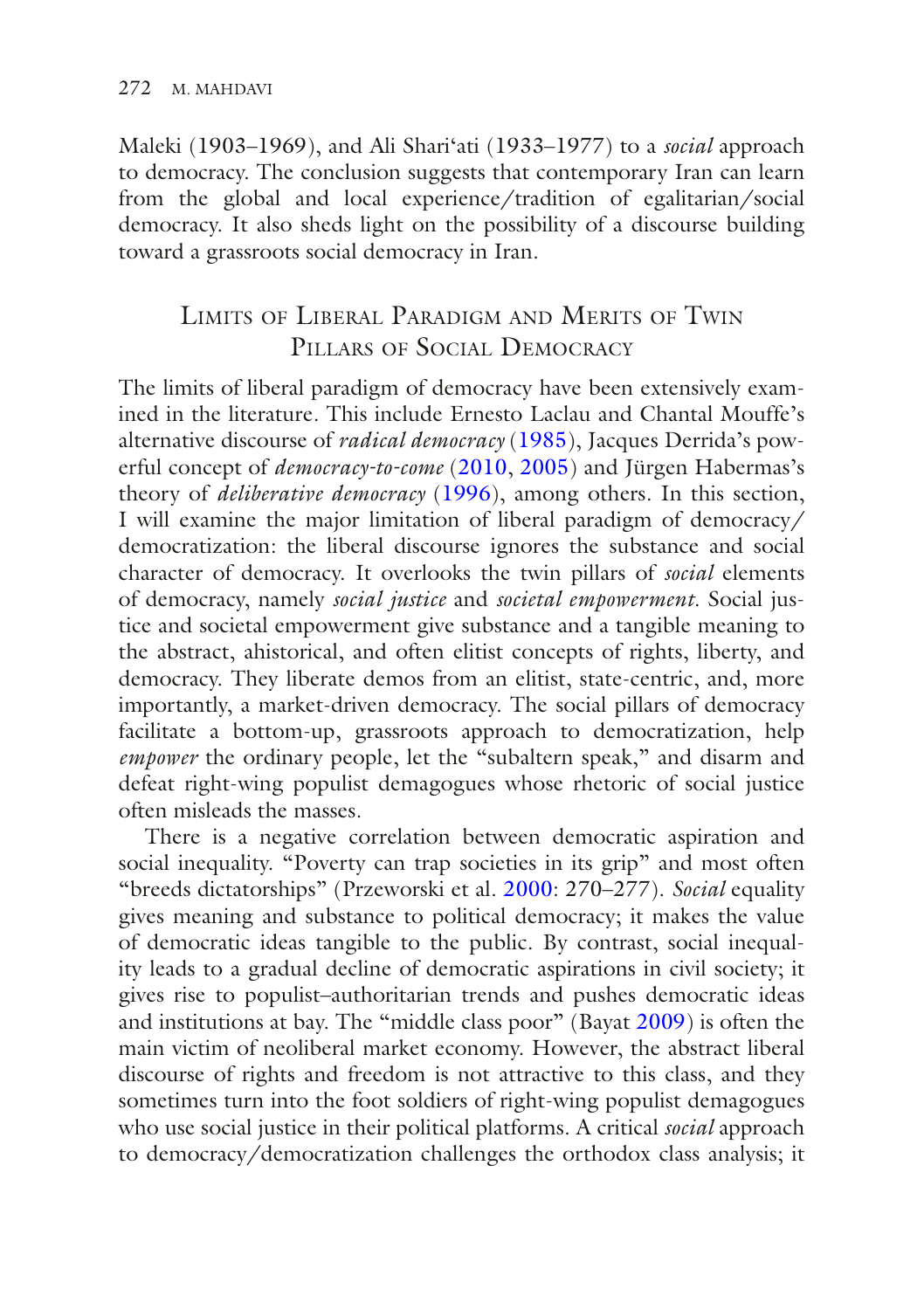contest the liberal idea of the *myth of the middle class*, in which middle class is perceived as the *only major* driving force for democracy. Instead, it highlights the signifcance of middle-class and the poor for the rise and realization of democracy.

Furthermore, a meaningful social democracy requires not only an open and inclusive political society, but also an open and inclusive economic society (Walzer [1990](#page-17-1): 160). Social injustice and (neo)liberal market fundamentalism undo democracy. In *Undoing the Demos: Neoliberalism's Stealth Revolution*, Wendy Brown argues that "neoliberalism, is a particular form of reason that confgures all aspects of existence in economic terms and is quietly undoing basic elements of democracy. These elements include vocabularies and principles of justice, political cultures, habits of citizenship, practices of rule, and above all, *democratic imaginaries*" ([2015a:](#page-15-1) 17). More specifcally, the catastrophe is simply beyond "degrading democracy" into "plutocracy"; it is "normative economization of political life" ([2015a](#page-15-1): 201). The (neo)liberal "reason" produces extreme social inequality, reduces human agent into a "market actor," and empowers capital, not the citizens (Brown [2015b\)](#page-15-2). The liberal reason is asocial. It is extremely fragile in politics of social justice and is negligent of societal empowerment.

Societal empowerment is about strengthening civil society and establishing democratic procedures based on engagement, dialogue, and deliberation of civil society. In "Three Normative Models of Democracy," Jürgen Habermas ([1996](#page-16-3): 23) introduces a "deliberative" concept of democracy where politics is about deliberation of civil society and democracy aims at the "institutionalization of a public use of reason jointly exercised by autonomous citizens." In the liberal paradigm, argues Habermas, society is perceived as a "market-structured network of interactions among *private* persons." Politics is the function of "pushing *private* interests against a government apparatus" (Habermas [1996:](#page-16-3) 21; emphasis added). Civil society is subordinated to the state because the state is the "guardian of a market-society" (Habermas [1996](#page-16-3): 26). In deliberative democracy, however, civil dialogue and deliberation in the public sphere provide a societal network and a fair and inclusive process of "democratic will formation" (Habermas [1996](#page-16-3): 26).

The liberal paradigm, Habermas ([1996](#page-16-3): 27) argues, "hinges not on the democratic self-determination of deliberating citizens but on the legal institutionalization of an economic society that is supposed to guarantee an essentially *nonpolitical* common good by the satisfaction of *private* preferences." In the liberal model, "the rule of law is applied to many isolated private subjects." In deliberative democracy, however, the "normative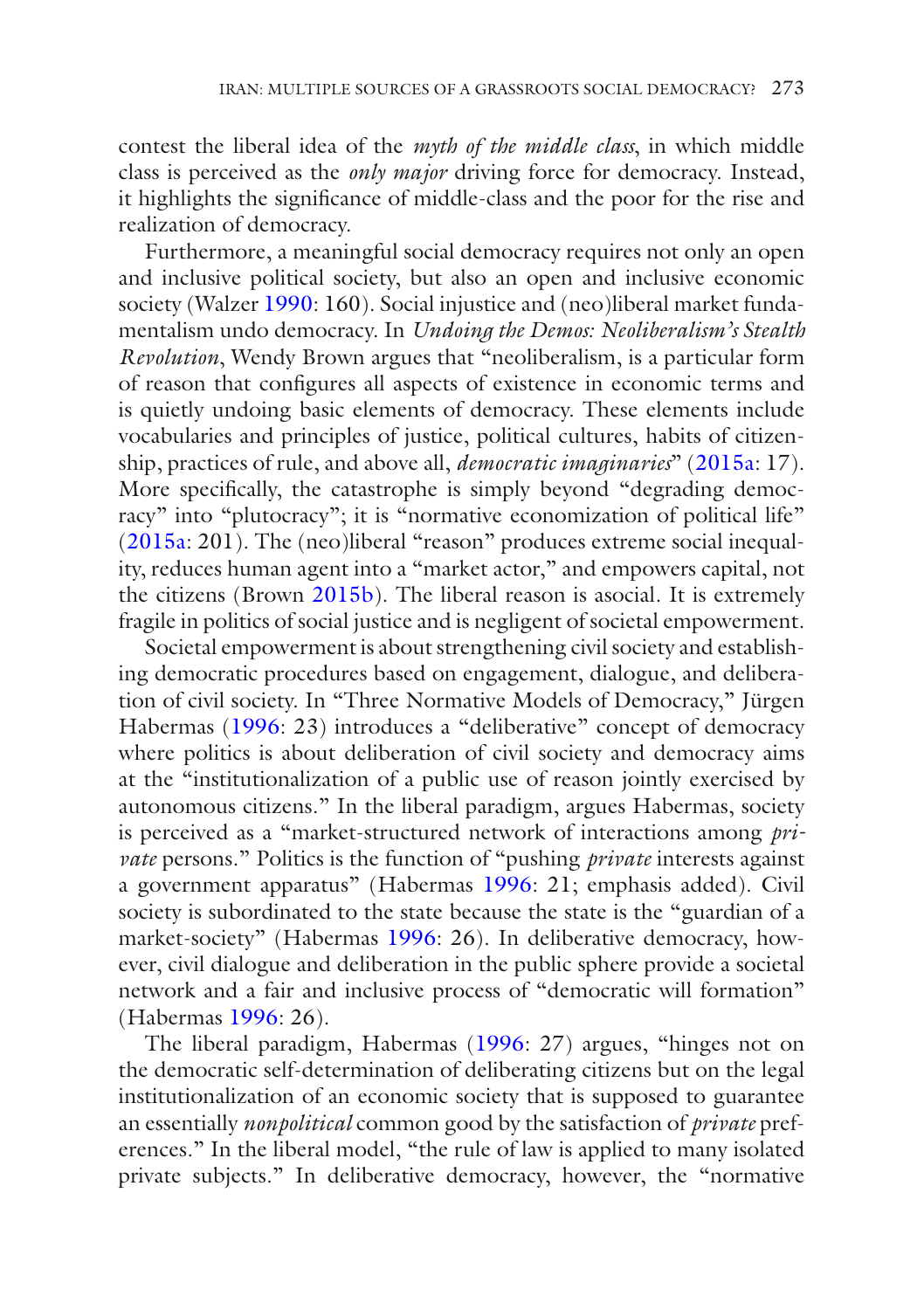content arises from the very structure of communicative action" (Habermas [1996](#page-16-3): 28). It challenges the liberal notion of apolitical private citizen.

In the deliberative model of democracy, "the boundaries between 'state' and 'society' are respected"; however, "*civil society provides the social basis of autonomous public spheres that remain as distinct from the economic system as from the [political] administration*." This implies that civil society "should gain the strength to hold its own against the two other mechanisms of social integration—money and administrative power" (Habermas [1996](#page-16-3): 28; emphasis added). Deliberative democracy enables a "decentered society" where power "springs from the interactions between legally institutionalized will-formation and culturally mobilized public" (Habermas [1996:](#page-16-3) 28;). Deliberative democracy provides a medium for a "*conscious* integration of the *legal community*" (Habermas [1996](#page-16-3): 30; emphasis added). It works with "the higher-level inter-subjectivity of communication processes that fow through both parliamentary bodies and the informal networks of the public sphere" (Habermas [1996](#page-16-3): 28).

Habermas's concept of deliberative democracy, in sum, aims "to bring universalistic principles of justice into the horizon of the specifc form of life of a particular community" (Habermas [1996:](#page-16-3) 25). In other words, "the content of political decisions that can be enforced by the state *must be formulated* in a language that is accessible to all citizens and it *must be possible to justify them* in this language" (Habermas [2006:](#page-16-4) 9; emphasis added). To this end, we need to place civil society in the center by keeping distance from (neo)liberal elitism and empowering social forces in their quest for socio-political changes. The elitist conception of politics has resulted in the institutional weakness of democratic social forces. The repressive nature of the state has certainly reduced the opportunity for intellectuals to mobilize the social forces. Equally important, however, is the formulation of progressive ideas in a language accessible to ordinary people. This brings us to the signifcance and relevance of culture, tradition, and history in quest for social democracy.

If the *social* approach is central to the success of a sustainable and meaningful democracy, the same approach should be applied to the question of tradition, culture, and religion. The social approach implies that tradition/culture is a living phenomenon. Social agents/actors give meaning to the abstract ideas. Hence, as Asef Bayat [\(2007\)](#page-15-3) argues, rather than asking abstract, essentialist, and cliché question of whether the local culture and/or religion is compatible with democracy, we would need to ask *how*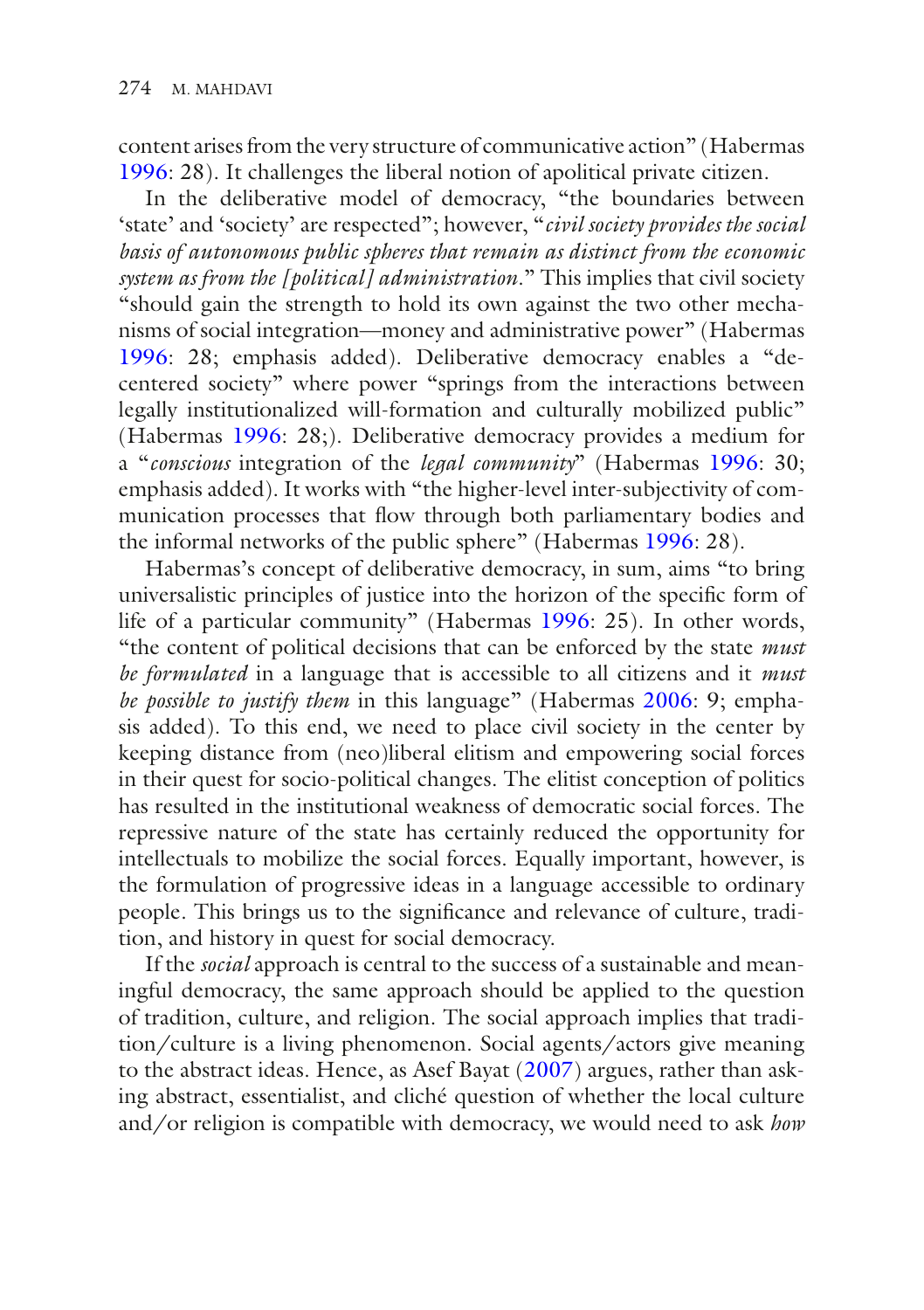*ordinary people can make their traditional, cultural, and/or religious values compatible with democracy?* In other words, under what *social conditions* can they accomplish such a signifcant task? How can they participate in this process? How would they transcend the *theological* categories of the religious and the secular into a larger *sociological* context of daily life? This social approach acknowledges the power of *social agents* in Iran's quest for a social democracy from within.

Moreover, as Jürgen Habermas ([1987](#page-16-5)) has famously argued, modernity is an "unfnished project." Some social theories suggest "'tradition' is likewise a perpetually unfnished project—that is how people understand their traditions and apply them to practical situation" (Anderson et al. [1998](#page-15-4); Monshipouri [2003](#page-16-6)). The notion of an *unfnished project of tradition* implies that tradition and change are not mutually exclusive concepts, and there is a constant and critical dialogue between the local tradition and a global quest for social justice. A discursive dialogue with culture, and mining the tradition could show that modern concepts of social justice and democracy are universal and have native roots in the intellectual soil of every society. Habermas ([2006](#page-16-4)) even suggests that under certain conditions "the secular citizens must open their minds," in order to learn from "the normative truth content of a religious expression" and enter into "dialogue" with their fellow religious citizens. Such a dialogue serves societal empowerment, and thus the success and stability of a grassroots democracy. A dialogue with people's traditions and cultures, in sum, empowers civil society, facilitates active and deliberative engagement, and provides the most effective path to challenge the status quo. It brings change from within.

## IRAN: MULTIPLE SOURCES OF <sup>A</sup> GRASSROOTS SOCIAL **DEMOCRACY**

Like many other nations, Iranians "are the inheritors and the carries of three cultures at once." These triple cultural heritages "are of national, religious, and Western origins. While steeped in an ancient national culture, we are also immersed in our religious culture, and we are at the same time awash in successive waves coming from the Western shores. Whatever solutions that we decide for our problems must come from this mixed heritage" (Soroush [2000:](#page-17-2) 156). In socio-political terms, three major social forces in modern Iran—nationalists, socialists, and Islamic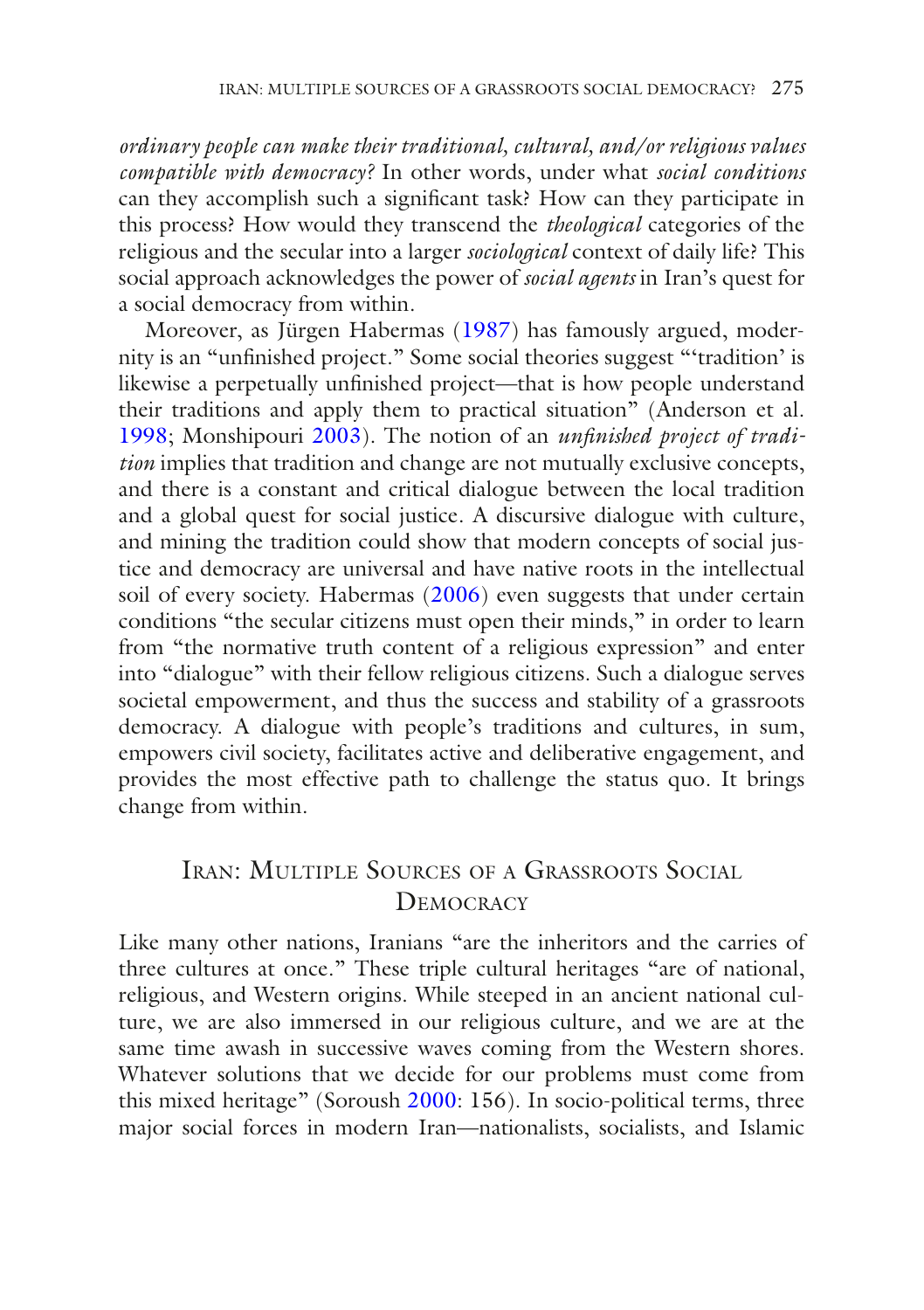forces—represent such a mixed and complex cultural/intellectual heritage. Despite their different origins, these social forces/trends are neither monolithic nor hold a pure identity. There are elements of Islamic culture and Western ideas of socialism and liberalism among the Iranian nationalists; socialists have been exposed to nationalism and Islamic culture; and Islamic forces have adopted elements of nationalism and Western ideas of socialism and liberalism. With such a complex and crosscutting identity, these trends need to have a *critical* dialogue with each other.

Each of the three socio-intellectual trends in Iran is represented by a number of thinkers and public intellectuals. In each trend, however, there is only a handful of original, authentic, and independent thinkers whose legacy/tradition could still contribute to Iran's grassroots social democracy: Khalil Maleki (1903–1969) from a nationalist discourse, Mostafa Sho'a'ian (1936–1975) and Bijan Jazani (1937–1975) from a Marxist tradition, and Mohammad Nakhshab (1923–1970) and Ali Shari'ati (1933–1977) from a progressive Islam. In this chapter, however, I will briefy examine the discourses of Mohammad Nakhshab, Khalil Maleki, and Ali Shari'ati.

"To fnd one's own way one cannot depend on the words of the master," argues Walter Mignolo, "one has to delink and disobey" [\(2015:](#page-16-7) xxiv). Mohammad Nakhshab, Khalil Maleki, and Ali Shari'ati disobeyed and delinked from the dominant discourses of their time: Soviet Marxism, Pahlavi's autocratic Western modernism, and orthodox/traditional Islam. They were original thinkers and exercised an "epistemic disobedience" (Mignolo [2015](#page-16-7)). They began to think independently about Iran and the world. They dared to discover and experienced failure and success in their intellectual journeys. They challenged the "gatekeepers and regulators of thought," those who claimed the monopoly over the "word of God" or the "word of Reason" (Mignolo [2015](#page-16-7): xv). They "delinked" from the establishment and that is why we may dare to (re-)discover their approach.

#### *Mohammad Nakhshab (1923–1970): A Socialist Theist*

In the 1940s, socialism made a profound impact on young Muslim activists. Mohammad Mekanik (known as Mohammad Nakhshab) and Jalal ed-Din Ashtiyani were founding fathers of the Socialist Theists Movement (*Nehzat-e Khodaparastan-e Sosiyalist*) in 1944 (Hunter [2014](#page-16-8): 72; Taghavi [2005](#page-17-3): 13–15). The Socialist Theists synthesized "Islamic spirituality and socialist ideas and thus developed what they called a 'middle school of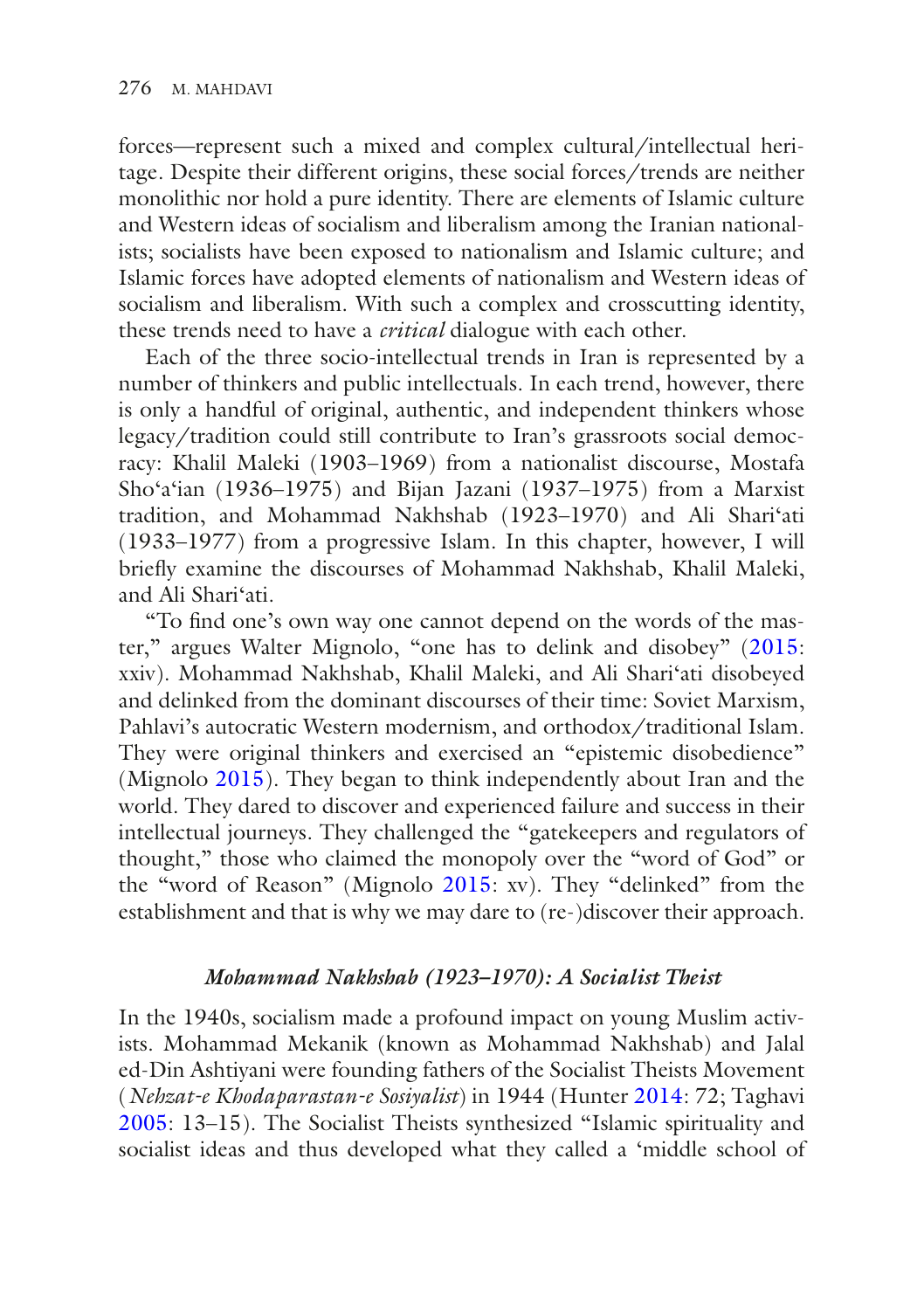thought' between idealism and materialism; they characterized this as 'positive socialism'" (Hunter [2014](#page-16-8): 72). According to Mohammad Nakhshab, the leading ideologue of the Socialist Theists Movement, freedom and social justice are the core values of both Islam and socialism. Islamic discourse, he argued, is a mediated worldview (*maktab-e vaseteh*); it stands between idealism and materialism, and between communism and capitalism. More specifcally, there is more affnity between Islam and socialism than between materialism/Marxism and socialism. There is an inherent contradiction, he argued, between socialism as a humanist/ethical ideal and materialist philosophy of Marxism. Socialism, it was argued, is a sacred struggle of selfess individuals whose ethical responsibility and political ideals are not correlated with their socio-economic base. For the Socialist Theists, the spiritual element of Islam provides strong incentive for people to fght for freedom and social justice. It is much easier to disseminate socialist ideals in Iran, he argued, through the Islamic concepts (Nakhshab [2002;](#page-16-9) Nekuruh [1997](#page-16-10)). The Socialist Theists boldly and confdently believed that "in terms of advocating justice and progress, Islam does not lag behind Marxism. On the contrary, because of its emphasis on freedom and democracy it is superior to it." Nonetheless, "socialism or the public ownership of means of production," they argued, remains "the shortest way of overcoming injustice, poverty, ignorance, self-alienation, misery, and exploitation" (Hunter [2014](#page-16-8): 72; Taghavi [2005](#page-17-3): 27).

The Socialist Theists challenged the hegemony of any privileged class over others and fought simultaneously at least in three fronts: frst and foremost, they were anticlerical in the context of Islamic tradition. There is no clerical *class* in Islam, they argued. "The clergy, instead of emphasizing Islam's progressive social and economic messages, had focused on metaphysics and has imbued Islam with bizarre mysteries, miracles, and in general, superstition" (Hunter [2014](#page-16-8): 72). Socialism, they argued, was the essence of Islam; they interpreted the Quranic concept of *showra* (consultation) as a form of democratic socialism and reinterpreted the Quran in light of *humanist* (not Soviet) socialism (Rahnama [2000:](#page-17-4) 25). It is worth noting that their idea of *the affnity between Islam and socialism* inspired many young Muslims in the 1960s and 1970s. Ali Shari'ati (1933–1977), Ayatollah Mahmoud Taleqani (1911–1979), and others were infuenced by such a novel and revolutionary discourse. The impact of the Socialist Theists in Taleqani's book, *Islam and Ownership* (1953), is evident (Shahibzadeh [2015\)](#page-17-5). The Socialist Theists, known as the intellectual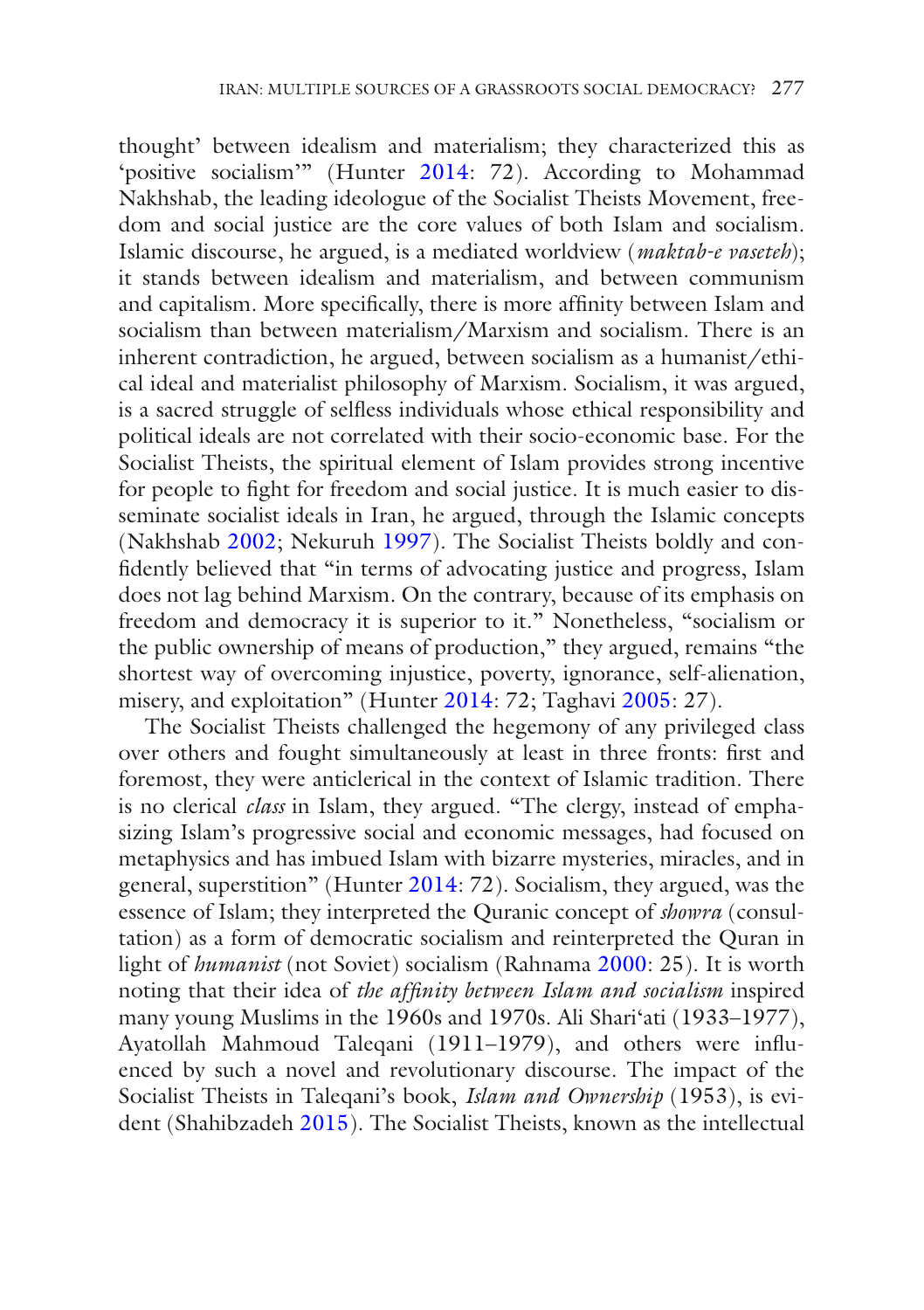father of the Islamic Left, contributed immensely to the cause of social democratic interpretation of Islam.

Second, the Socialist Theists were critical of Western liberal democracy. Jalal ed-Din Ashtiyani, one of the two founders of the Movement, offers a very interesting critique of Western liberal democracy:

Western societies, which form a small part of the family of nations, enjoy the state of affuence at the expense of poverty and suffering of many others. Nevertheless, the signs of decline and self-alienation can also be seen in the West. The role of capitalism and *misguided democracy* have turned people into machine-parts and into talking ballot-papers, which can be sold and bought … Political parties are turning into election shops. (Ashtiyani quoted in Hunter [2014:](#page-16-8) 73; Taghavi [2005:](#page-17-3) 32–33; original emphasis)

As Hunter points out, "the Socialist Theists were essentially against the domination of a particular class over others, but they had no clear idea of how to reconcile the requirements of safeguarding individual freedom and the running of a society" (Hunter [2014](#page-16-8): 73).

Third, the Socialist Theists challenged the state-centered Soviet-style socialism and instead offered a *humanist* and *social-based* socialism. They clearly opposed Iran's pro-Soviet Marxist political party, the Tudeh Party, both for its materialist philosophy as well as for its Soviet-style socialism. Equally important, they contested the Tudeh Party's political dependency on the Soviet Unions policy. The Tudeh Party's support to the Soviet's demand for oil concession in Iran's northern provinces (the proposed Caspian oil concession) contributed to the split within the Tudeh Party in 1944. The emergence of the Socialist Theists coincided with the rise of anti-Soviet socialist trends among other social forces in Iran.

#### *Khalil Maleki (1903–1969): A Pioneer of Indigenous Socialism?*

The Soviet Union adapted an interventionist and neocolonial policy toward Iran in 1942 and 1943. The Soviets were instrumental in creating two secessionist/separatist governments of the Democratic Republic of Azerbaijan and the Kurdish Republic of Mahabad. The Tudeh Party blindly supported Moscow's policy. For the Tudeh party, "a socialist government by nature could not have colonial or neocolonial tendencies" (Hunter [2014:](#page-16-8) 67). The Tudeh Party's blind submission to the Soviets was challenged from within. A number of prominent members of the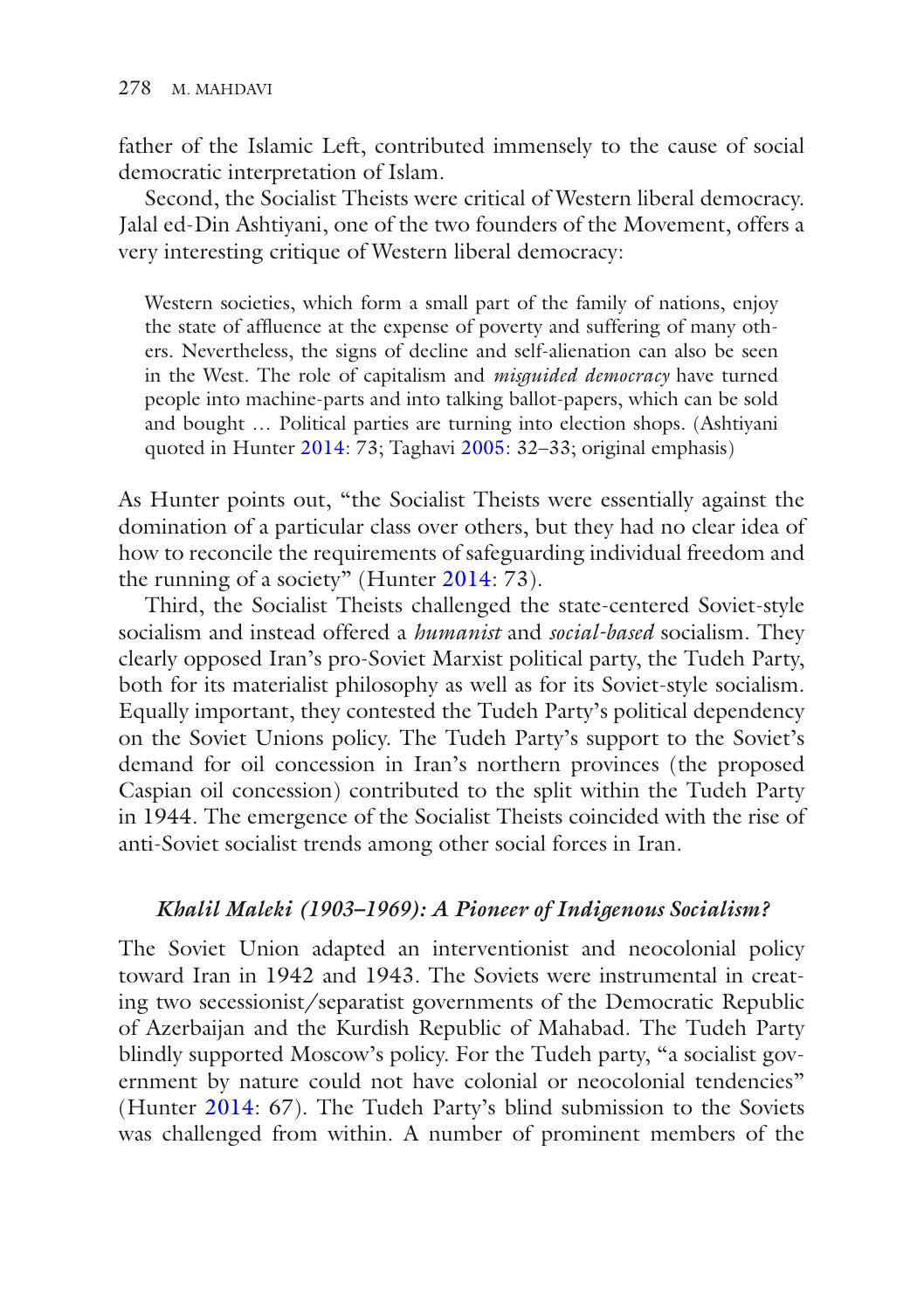Tudeh Party such as Khalil Maleki (1903–1969) and Jalal Al-e Ahmad (1923–1969) left the party and supported the government's nationalist policy as an expression of Iran's national sovereignty. Maleki left the Tudeh Party and joined the *Hezb-e Zahmatkeshan* (Toilers' Party) in 1947 where he published his newspaper *Niru-ye Sevvom* (*The Third Force*). He became interested in the Toilers' Party since the party program was against "all forms of imperialism including Russian imperialism." Soon, however, he left the Toilers' Party as the Party began opposing Mosaddeq's oil nationalization policy. Maleki founded his own party.

Khalil Maleki developed a novel theory and created a new political party to pursue his authentic social justice and indigenous socialism. Maleki's theory of "Separate Roads to Socialism" was materialized in the formation of a new party called The Third Force (*Niru-ye Sevvom*). The Third Force Party distanced itself from a pro-Soviet Leninist Marxism/socialism and a right-wing/centrist nationalism. For Khalil Maleki, Soviet socialism was nothing short of a state capitalism (*kapitalism-e dowlati*). It is quite remarkable that Maleki opposed antidemocratic nature of Stalinism as early as 1940s, and opposed, in the same manner, Maoism, which became the new Marxist fashion in the late 1960s. In a letter written in 1967, he criticized the Maoist tendencies among Iranian intellectuals in Europe: "The gentlemen do not retreat one step from their scientifc socialism of Marx in its Leninist interpretation. Unfortunately, they are incapable of understanding the signifcant events that have taken place since Marx and Lenin. We fought against Stalin once, and we came out victorious" (Maleki quoted in Pishdad and Katouzian [2002](#page-16-11): 9; Shahibzadeh [2016: 24](#page-17-5)).

The Third Force did not become a major political party, but its democratic socialism with an anti-imperialist/anti-American character had a profound impact on the struggle for democracy in Iran after the 1953 coup. The Socialist Theists and the Third Force made a considerable impact on the rise of the secular and Islamic left/social democrats in the 1970s. Maleki's Third Force turned into a symbol of support for an indigenous democratic socialism vis-à-vis Soviet socialism; it successfully synthesized the idea of socialism with respect for national sovereignty and dignity of indigenous culture. It is worth noting that it was Khalil Maleki who for the frst time proposed and promoted the discourse of "Return to the Self" (*bazgasht beh khish*) in Iran (Vahdat [2002:](#page-17-6) 110). His indigenous approach contributed to the prominence of the discourse of "Return to the Self" in Iran in 1970s. What makes Khalil Maleki relevant today, in short, is nothing but a core of his argument: *Socialism would be the result*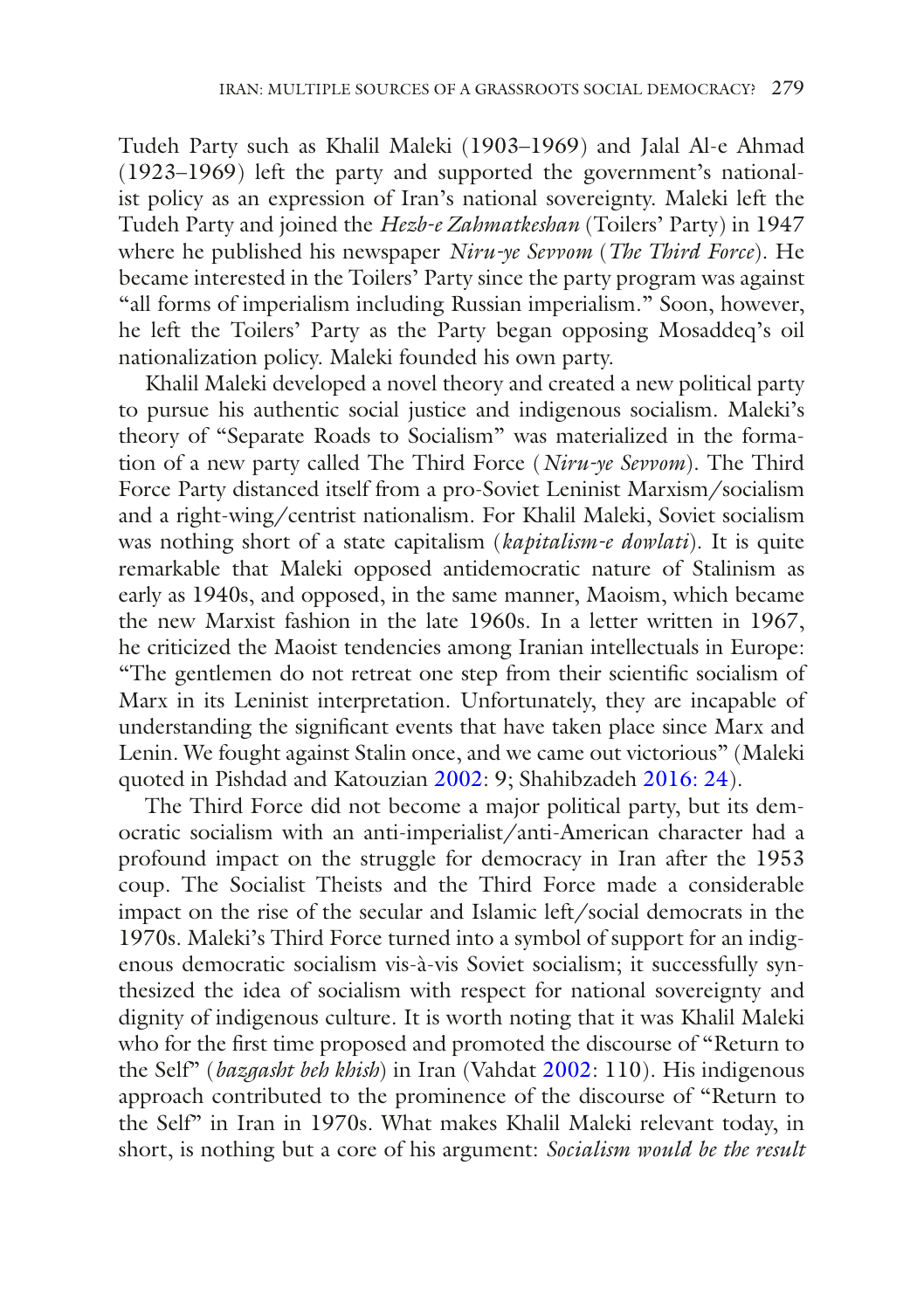*of every society's indigenous experiences* (Burhan [1997](#page-15-5); Katouzian [2004:](#page-16-12) 165–188; Katouzian [2003:](#page-16-13) 24–52; emphasis added.).

It is crucial to acknowledge here the impact of Maleki's indigenous or "nonalignment" socialism on young and enthusiastic Iranian Marxist Mostafa Sho'a'iyan (1936–1975). As Peyman Vahabzadeh ([2007a](#page-17-7)[,b\)](#page-17-8) argues, "in a situation parallel to Maleki's split from, and criticism of, the Tudeh Party, Sho'a'iyan's iconoclastic engagement with *Fada'i-ye Khalq*" demonstrates "his principled originality as well as his lone reassertion of the role of dissident intellectuals" ([2007a:](#page-17-7) 406).

In his work, *Revolution* (*Enqelab*), Sho'a'iyan problematized the ideological roots of the Soviets' betrayal of the Jangali Movement in the Caspian region (1920–1921). "What is signifcant about *Revolution*," argues Vahabzadeh [\(2007a](#page-17-7): 409), "is that it stems from a particular experience and then emerges as a universal theory that refuses canonical Marxism." It is probably safe to argue that Sho'a'iyan's grassroots approach for change is best encapsulated in his own words of "*relying on the Iranian nation*" (Sho'a'iyan [1976:](#page-17-9) 15; Vahabzadeh [2007a:](#page-17-7) 416). He was a radical critique of "tradition of killing thinking" (Sho'a'iyan [1976](#page-17-9): 22; Vahabzadeh [2007a:](#page-17-7) 419), that is, a blind imitation of the foreign agendas/platforms, turning the intellectual Left into the "idle consumers" of "any nicely-packaged imported theory" (Vahabzadeh [2007a](#page-17-7): 418–419). Sho'a'iyan identifed "democratic openness as the Achilles's heel of dogmatic and Stalinist rule of ideologically blinded individuals at the helms of leftist groups" and thus boldly broke away with this tradition (Vahabzadeh [2007a:](#page-17-7) 413). The conventional Left of the time penalized Sho'a'iyan. He was accused of being "American Marxist" by the Fadai Guerrillas who deployed the term in order to intimidate him and undermine his indigenous and independent thinking (Vahabzadeh [2007a](#page-17-7): 409). His original, bold, and independent thinking—though it certainly suffers from its limitations—cost him to live in a harsh and isolated life until his death in 1976. As Peyman Vahabzadeh ([2007a](#page-17-7): 405) argues, Mostafa Sho'a'iyan's "maverick and uncompromising thinking and singular leftism" and his unconventional and "uncanonical" leftism, which "challenged all doctrinal versions of Marxism," makes him relevant in today's context.

#### *Ali Shari'ati (1933–1977): Toward a Spiritual Social Democracy?*

Ali Shari'ati (1933–1977) is probably the most sophisticated and infuential socialist Muslim in modern Iran. For Shari'ati, "*social objectivity*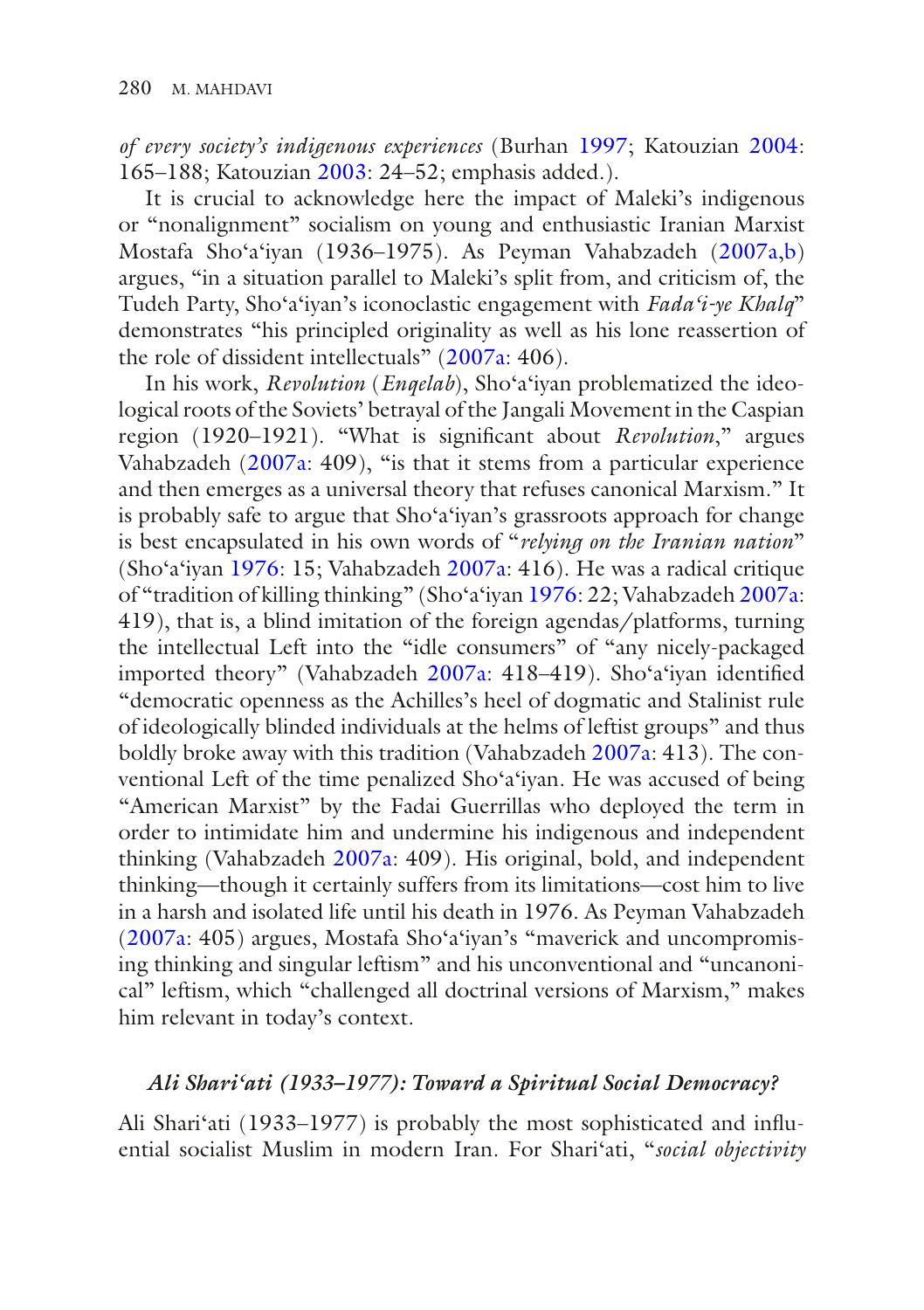*creates religious subjectivity*," not the other way around [\(1981](#page-17-10): 30; original emphasis). This is how the socio-political hierarchy creates polytheism. The struggle between monotheism (*towhid*) and polytheism (*shirk*) is a social, not a theological, confict between two social forces in history. Polytheism is a religion of polytheistic social formation such as class, race, or other forms of domination; it aims to justify the status quo. Monotheism, in its socio-historical terms, is the struggle for human emancipation; it aims at self- and social awareness and responsibility. For Shari'ati, institutionalized religion has always undermined the emancipatory aspect of religion. Religion is "human awareness," a "source of existential responsibility," which would lead to social responsibility. In *Religion against Religion*, Shari'ati argues, "if I speak of religion, it is not the religion which has prevailed in human history, but a religion whose prophets rose for the elimination of *social polytheism*. I speak of a religion, which is not realized yet. Thus our reliance on religion is not a return to the past, but a continuation of history" (Shari'ati quoted in Mahdavi [2011](#page-16-14): 102–106; original emphasis).

Shari'ati ([1998a](#page-17-11)) made a clear distinction between his indigenous and authentic idea of "Return to the Self" (*bazgasht beh khish*) and a regressive and nostalgic return to the past. The frst approach, he argued, involves a critical reexamination of our tradition/historical legacy in order to liberate the nations' tradition from all kinds of hegemonic discourses—institutionalize religion of the clerical class as well as the autocratic/colonial modernization. The second approach, however, is best represented by "Return to the Plough" (*bazgasht beh khish*)! The two homophones *khish* (self) and *khish* (plough) in Persian were used to conceptualize and characterize the discourse of Return to the Self.

Structures of domination, Shari'ati argues, have constantly hindered self- and social-awareness of human beings in history. In his Gramscian approach/formulation, structures of domination rested upon a triangle of economic power, political oppression, and inner ideological/cultural justifcation. He provides a critique of the three pillars of "trinity of oppression," *zar-zur-tazvir* (gold-coercion-deception) or *tala-tigh-tasbih* (gold-sword-rosary), meaning material injustice (*estesmar*), political dictatorship (*estebdad*), and religious and other forms of cultural alienation (*estehmar*). Shari'ati offers a three-dimensional ideal type—"a trinity of freedom, social justice, and spirituality" (*azadi, barabari,va 'erfan*)—in opposition to the "trinity of oppression" and in recognition of self- and social-awareness (Mahdavi [2011:](#page-16-14) 102–106).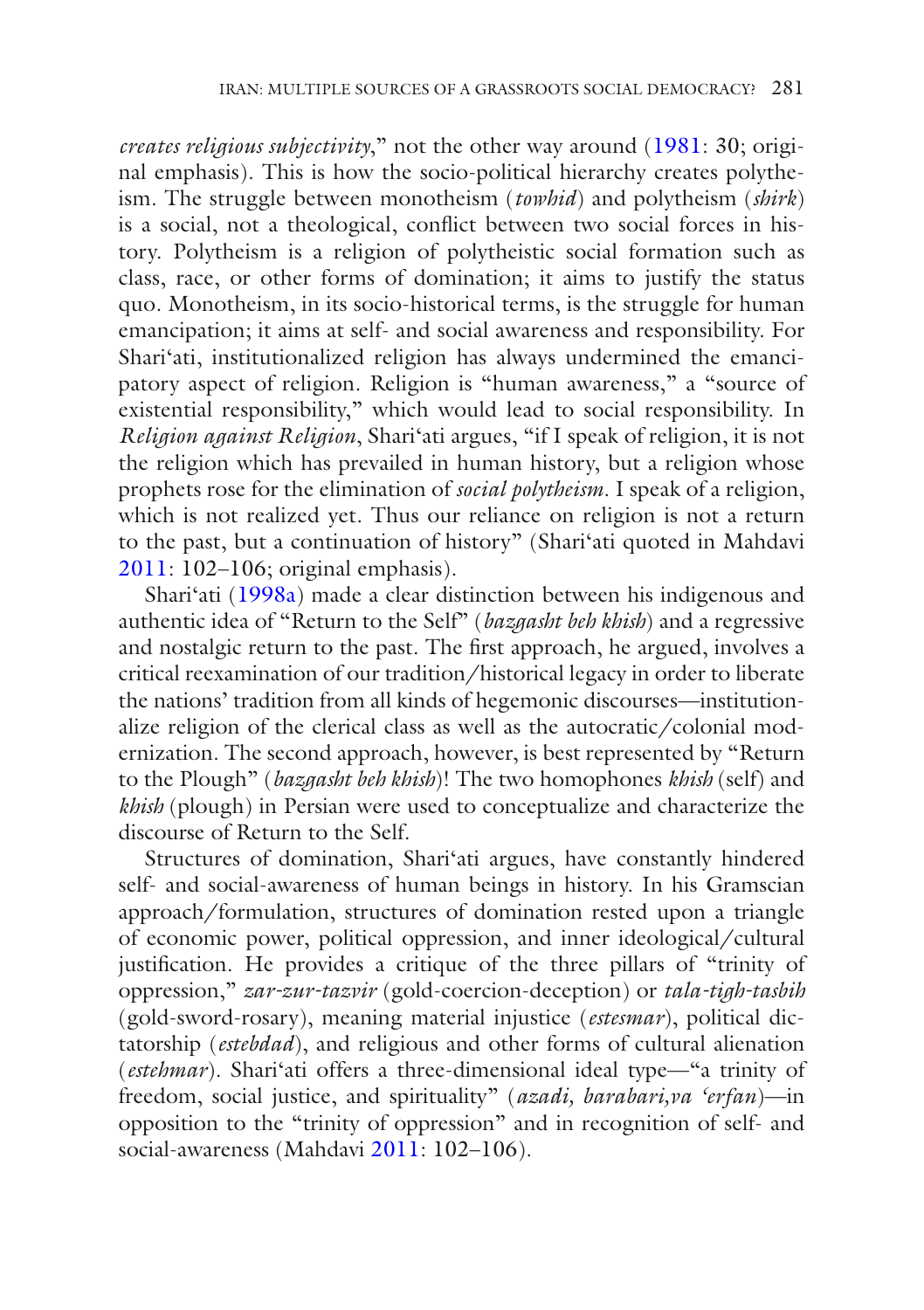The problem, argued Shari'ati ([1982](#page-17-12): 37), was that freedom without social justice degenerated into a freedom of market, not a freedom of human beings. Social justice without freedom undermined human dignity, and spirituality without freedom and social justice ignored the core/ essence of our humanity. These ideals turned into regressive forces, new means of domination, and served the status quo. The solution to this problem, Shari'ati argued, is to synthesize the three ideals, making a threedimensional self and society/polity. In other words, the unity and harmony of three ideals of freedom, social justice, and spirituality bring about self- and social awareness, human emancipation, and harmonizes the relationship between nature, man, and God. The unity of three ideals would free human being from the bond of divine and materialistic determinism. It "frees mankind from the *captivity of heaven and earth alike* and arrives at *true humanism*" (Shari'ati 1982: 85–90: Manoochehri [2003](#page-16-15); Mahdavi [2011](#page-16-14): 102–106; emphasis added).

More specifcally, the core of Shari'ati's discourse is threefold: freedom and democracy without capitalism and neoliberal market fundamentalism, social justice and socialism without authoritarianism and materialism, and spirituality and ethics without organized religion and clericalism. For Shari'ati, the existing democracies offer only a minimum requirement of an ideal radical democracy. Shari'ati tends to agree with *demokrasi-ye showra'i* (consultative democracy), which relies on active and effective participation of citizens in the public sphere. Shari'ati's strong egalitarian leaning and constant critique of all forms of social injustice/inequality makes him a socialist thinker. For Shari'ati [\(1982:](#page-17-12) 107), however, socialism is not merely a mode of production; rather, it is a way of life. He is critical of state socialism, and worshipping personality, party, and state; he advocates *humanist socialism*. For Shari'ati, freedom and social justice must be complemented with modern spirituality. Nonetheless, he makes it crystal clear that freedom and social justice remain the top priorities for the ordinary people, and spirituality is futile without freedom and social justice. Shari'ati [\(1995: 1266](#page-17-13)) uses the symbolic story of the Adam and the Forbidden Fruit in the Garden of Eden to highlight the signifcance of civil rights and social justice, and to demonstrate how mysticism may turn into a false conciseness and religious deception: "In the Garden of Eden," argues Shari'ati ([1995: 1266](#page-17-13)), "Adam was blessed with every gift from God. Every fruit in this bountiful garden was permitted, with the exception of one fruit, [the fruit of the tree of knowledge of good and evil], which had been forbidden" [\(1995: 1266\)](#page-17-13). Yet in our world, continues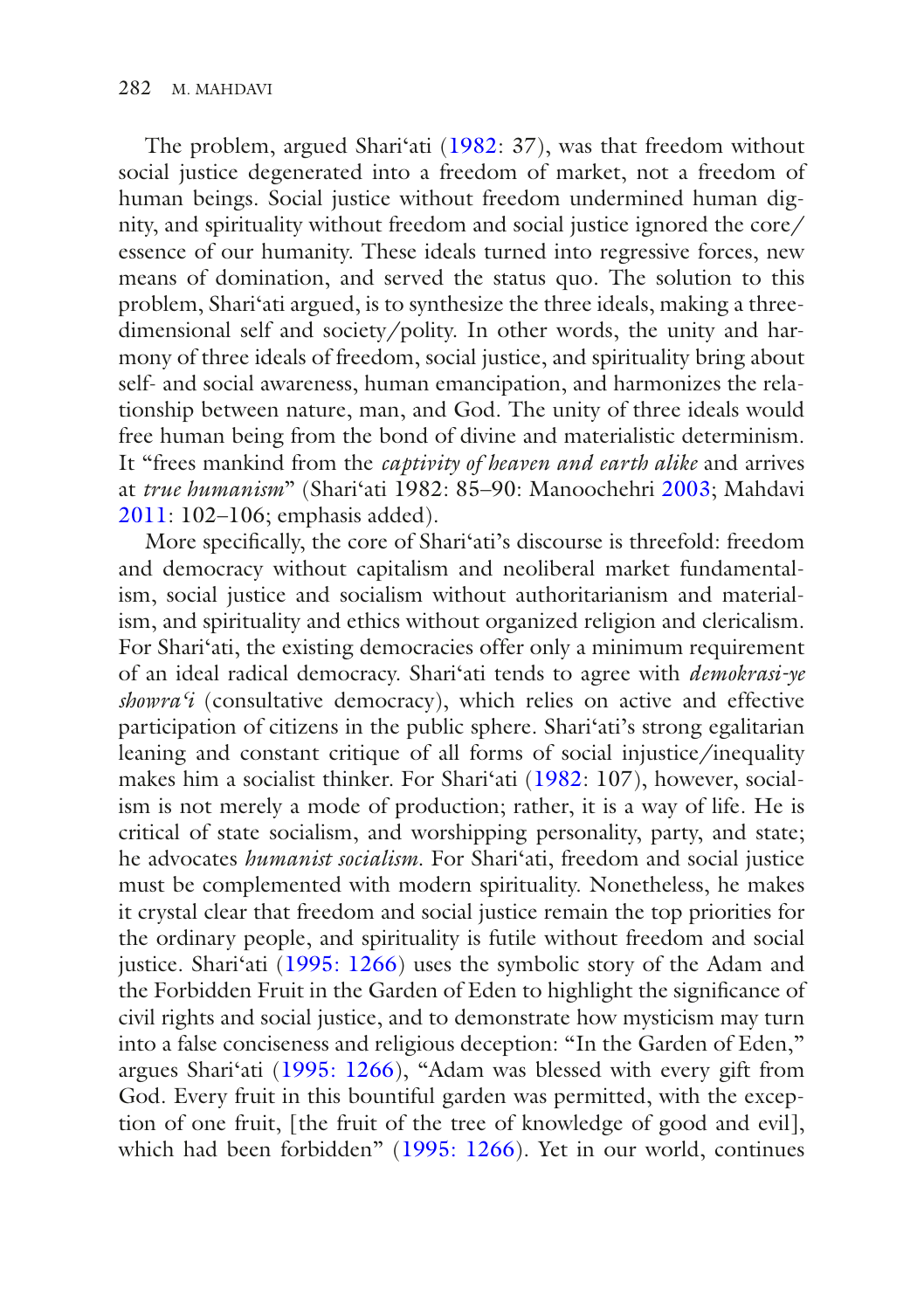Shari'ati, "the ordinary people are denied access to most every fruit. *The permitted fruits have become forbidden for us*." He then asks, "How are we to go after the forbidden fruit when our basic human rights (*hoquq-e adamiyat*) has not been recognized, when we have been denied the God given gifts of this garden, when we have not tasted even its permitted fruits?" ([1995: 1266;](#page-17-13) emphasis added) Then he forcefully makes his point:

To preach about love to those who do not have bread is nothing but a nasty deception dressed as piety and asceticism. And to tell those with no drinking water the story of Alexander's search for the fountain of eternal life is nothing but a bad joke! Intellectuals must remember that in our context, our mission is to *help people fnd the permitted fruits, not to send them after the forbidden one*.

Moreover, Shari'ati [\(1982:](#page-17-12) 52) is well aware of the shortcomings of offcial mysticism: the established/institutionalized religion and mysticism "became a shackle on the foot of the spiritual and material evolution of mankind." It "actually separates man from his own humanity. It makes him into an importunate beggar, a slave of unseen forces beyond his power; it deposes him and alienates him from his own will. It is this established religion that today we are familiar with" (Shari'ati [1982:](#page-17-12) 60). Nonetheless, modern critical *'erfan* and spirituality, he argues, provide a modern spiritual vision; ontology and epistemology sharply differ from religious formalism and passive, apolitical mysticism. It provides us a synthetic spirituality in a critical dialogue with other religious traditions and modern concepts. It is, in fact, a *post-religious spirituality* (Mahdavi [2011:](#page-16-14) 102–106).

For Shari'ati, the trinity of freedom, social justice, and spirituality (*azadi, barabari, va 'erfan*) is not a mechanical marriage of three distinct concepts. Rather, it is a dialectical approach toward self- and social emancipation; it puts together three inseparable dimensions of man and society. In sum, Shari'ati's trinity of *azadi*, *barabari*, and *'erfan*, the most relevant core of his discourse, translates into a new polity of *spiritual social democracy*. This ideal type clearly needs theorizing the role of spirituality in the public sphere so the theory could translates into a workable synthetic political model of *spiritual social democracy* (Mahdavi [2011:](#page-16-14) 102–106). Nonetheless, Shari'ati's original approach to the self- and social emancipation could contribute to the idea of a grassroots social democracy in Iran.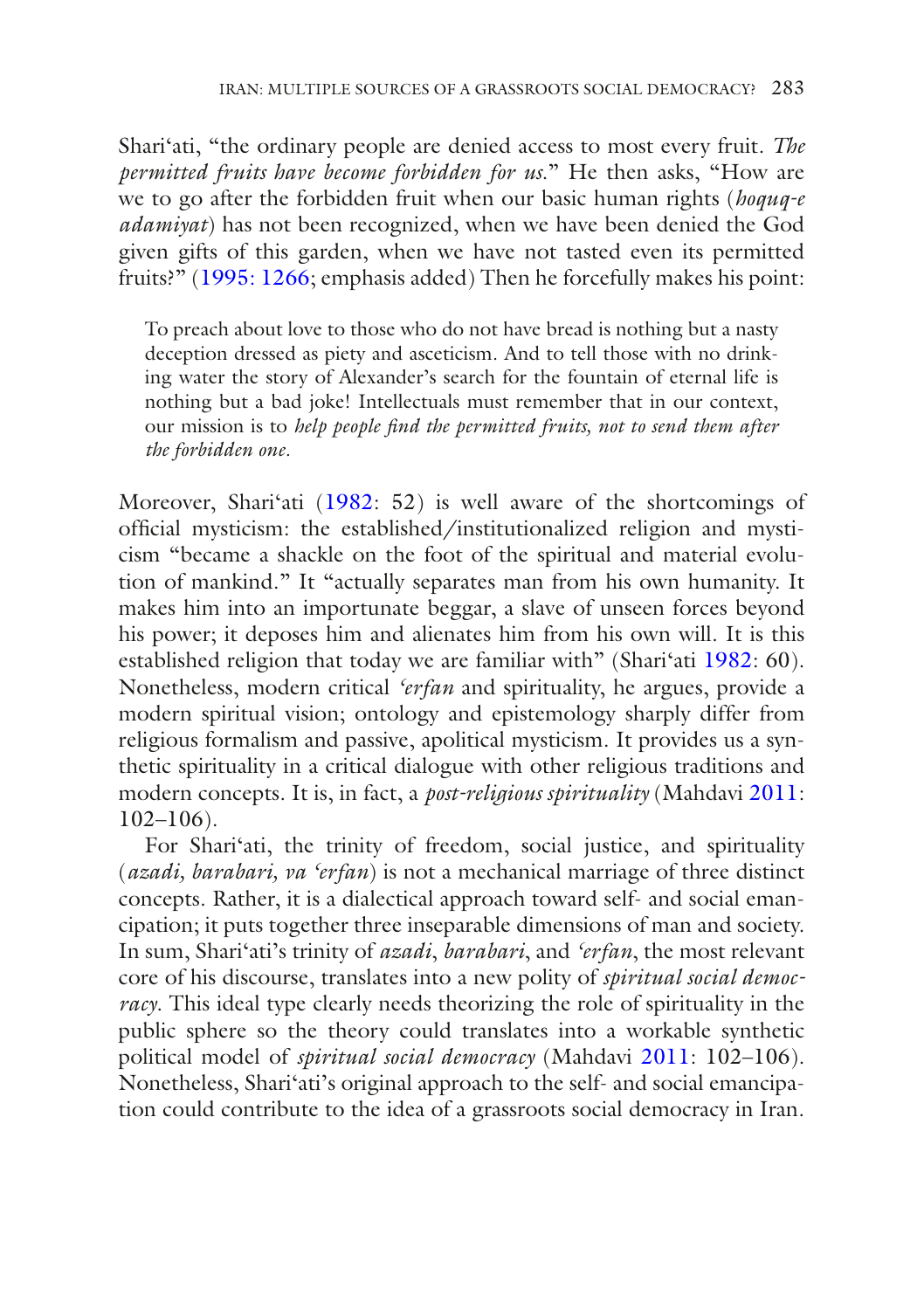The "iron cage" of modernity, Max Weber [\(2001:](#page-17-14) 124; Dabashi [2015:](#page-15-6) 20) argued, might well produce "specialists without spirit, sensualists without heart." Ali Shari'ati's three-dimensional alternative discourse of freedom, social justice, and spirituality was an attempt to overcome the dark side of modernity and to liberate/emancipate modern humanity from modernity's "iron cage." Equally signifcant, yet, was his radical critique of *resilient fence of tradition*. In his own words, two equally destructive and deceptive forces/discourses captivate us, and each produces a different form of false consciousness, cultural alienation, and deception: "*Estehmar*" and again "*Estehmar*"! The frst refers to colonial modernity, market fundamentalism, and alienation by the hegemonic/colonial western modernity. The second refers to religious deception and dogma (Shari'ati [1998a\)](#page-17-11). Shari'ati invites us to exercise an act of "epistemic disobedience," "delinking" from the establishment—"the gatekeepers" of "word of reason" and "word of God." His approach is an invitation to think through a solution from within.

## CONCLUSION: TOWARD DISCOURSE BUILDING AND DECOLONIAL KNOWLEDGE PRODUCTION

Western liberal/capitalist democracy does not represent, contrary to the views of its advocates, "the end point of mankind's ideological evolution" (Fukuyama [1989](#page-16-16): 271). The liberal paradigm remains in a profound crisis. The liberal discourse undermines the twin pillars of socio elements of democracy: *social justice* and *societal empowerment*. Social justice gives meaning and substance to democracy; it makes the value of democratic ideas tangible to the public. Social inequality results in a gradual decline of democratic aspirations in civil society; it gives rise to populist-authoritarian trends and pushes democratic ideas and institutions at bay. Social justice brings the abstract value of democracy into the daily life of the people. Societal empowerment strengthens and promotes dialogue and deliberation of civil society. In this chapter, I examined Habermas's concept of deliberative democracy as one among several alternative egalitarian/social approaches to liberal democracy, and I argued how it may contribute to the rise of a grassroots social democracy in Iran. A deliberative model of democratic will-formation can empower civil society, guarantee an equal and inclusive participation, and generate a democratic ethics of citizenship. Democratic ideas are ineffective if ordinary people do not reach them.As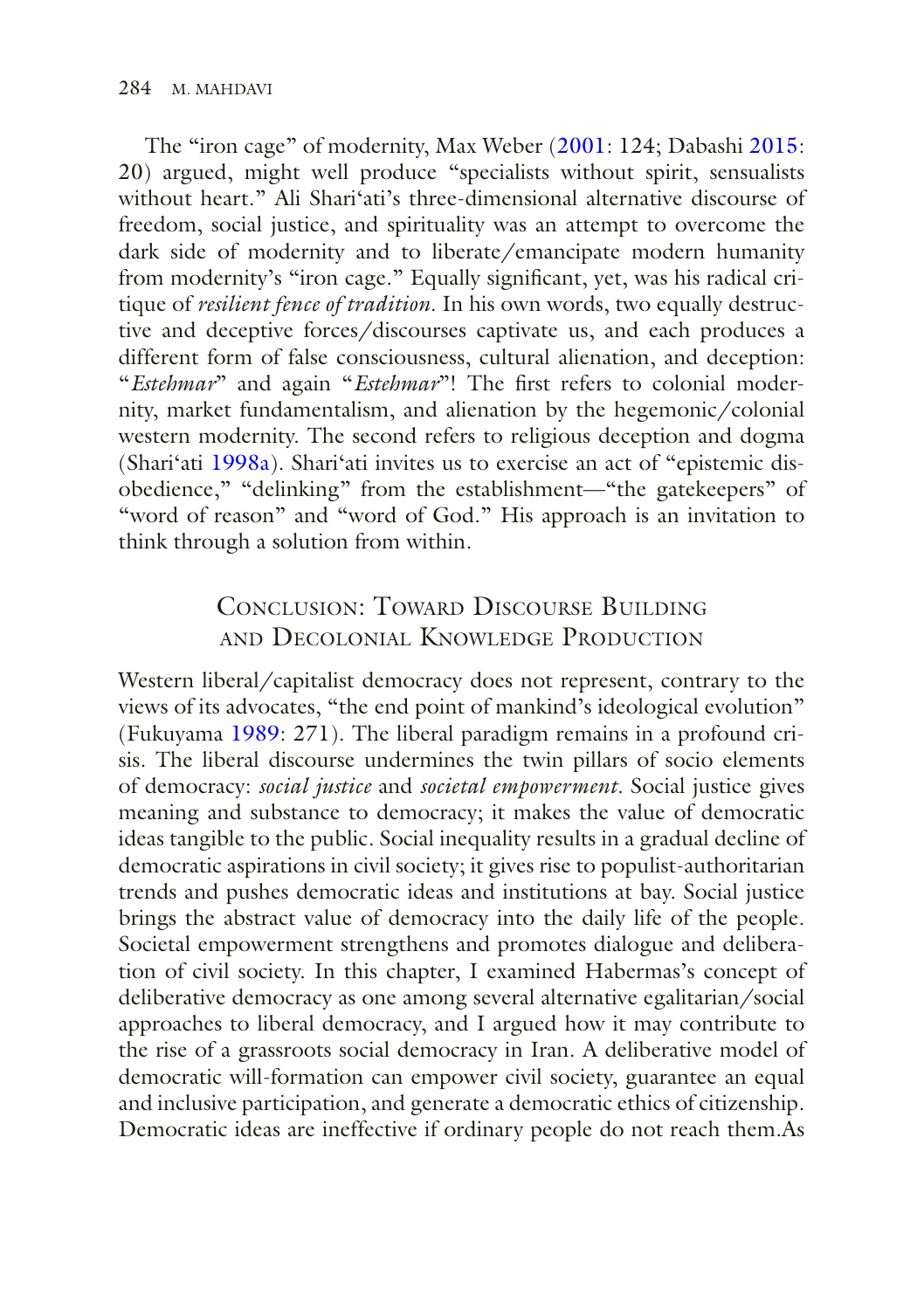Max Weber [\(1998:](#page-17-15) 61–63) reminds us, ideas are powerless unless fused with material forces. Democratic ideas can last longer if strong, active, and engaged social forces participate in the public sphere.

The popular quest for *edalat-e ejtema'i* (social justice) has a long history in modern Iran. *Adalat* (Justice) was the frst socialist party in Iran around the turn of the twentieth century. Popular demands for *Edalatkhaneh* (House of Justice) during the 1906 Constitutional Revolution, the signifcance of *Ferqeh-ye Ejtema'iyun-e 'Ammiyun* (Social Democratic Party) in the frst Parliament (*Majles*) and the *Ferqeh-ye Demokrat* (Democratic Party) in the second *Majles* are well known. The contribution of Taghi Errani's Group of 53 to the growth of socialist discourse in Iran is a fact. Other secular and religious public intellectuals and socio-political forces/movements in the 1950s, 1960s, and 1970s advanced the discourse of social democracy in Iran: Nakhshab's Socialist Theists, Maleki's Third Force, Shari'ati's discourse of spiritual social democracy are indicative of deep and diverse roots of a quest for social justice and social democracy in Iran. Moreover, the idea of social justice was one of the central slogans of the 1979 Iranian revolution. The quest for social justice continues to surface in a number of social movements in postrevolutionary Iran: women, students, workers, and middle-class poor remain the focal point of social movements for social justice in postrevolutionary Iran.

*Multiple sources* of social democracy from the global experiences and the local traditions can contribute to a birth of Iran's genuine and bottom-up social democracy. In this chapter, I examined how intellectual discourses of Mohammad Nakhshab, Khalil Maleki, and Ali Shari'ati could contribute to the rise and realization of a grassroots social democracy in Iran. Nakhshab, Maleki, and Shari'ati disobeyed and delinked from the dominant discourse of their time. Their "epistemic disobedience," independent thinking, authenticity, and indigenous approach toward a grassroots social democracy remain relevant for today's Iran. We certainly must problematize their legacy, acknowledge their achievements and failures, and learn from their limitations. These public intellectuals did dare to discover new ways, indigenous approaches, and alternative modernities that are attentive to local and global experiences. They dared to discover a third way—a *glocal* approach. They delinked from the omnipotent of the local Tradition and the juggernaut of the Universal West. Their "decolonial horizons," to use Mingolo's words, made them to aim at "epistemic pluriversality." They were pioneers of the Iranian version of what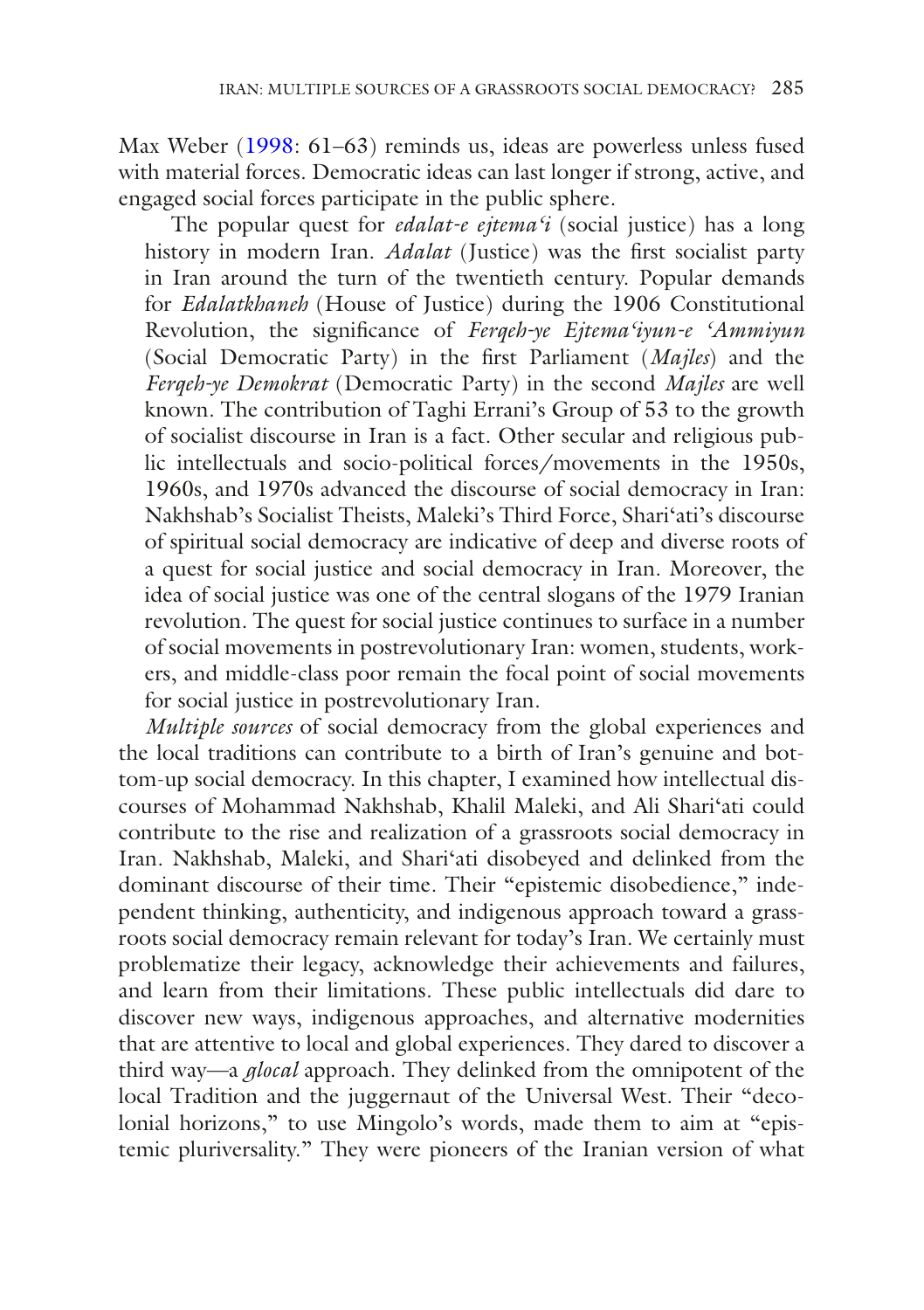Argentinian philosopher Enrique Dussel [\(2012:](#page-16-17) 28–58) would describe as "transmodernity."

Argentinian scholar Rodolfo Kusch (1922–1979) in his work *Indigenous and Popular Thinking in America* asked "what could be the meaning of [Heidegger's] *Dasein* in America, given that it was a concept nourished and propelled by a certain ethos of the concept of the German middle class between the two wars" (Mignolo [2015:](#page-16-7) xxiii). He then used an indigenous word "*utcatha*," which "has certain parallels with *Dasein*, a word that Heidegger picked up from popular German" (Mignolo [2015:](#page-16-7) xxiii). The lesson to learn, argues Walter Mignolo [\(2015:](#page-16-7) xxiii), is that an "indigenous ways of thinking" requires a "simultaneous process" of engagement and "delinking." In this process, the point is "not to reject" or dismiss the West "but, on the contrary, to know it in order to delink from it." In other words, as Hamid Dabashi [\(2015:](#page-15-6) 2) argues, we need "a declaration of independence," from local and global "exhausted epistemics" in order to think and act boldly and independently.

"Historical conditions are the bedrock of ideas," writes Dabashi [\(2015](#page-15-6): 6); the Muslim world, Iran included, "is changing; these changes are the *conditio sine qua non* of new ideas that are yet to be articulated" (Dabashi [2015](#page-15-6): 6). There is much *unthought* in the original thought of these scholars. What is needed today is to expand their original ideas *beyond their intension* in order to materialize Iran's century-old quest for a grassroots social democracy.

#### **REFERENCES**

- <span id="page-15-4"></span>Anderson, Roy R., Robert F. Seibert, and Jon G. Wagner (ed). 1998. *Politics and Change in the Middle East: Sources of Confict and Accommodation*. Upper Saddle River, NJ: Prentice Hall.
- <span id="page-15-3"></span>Bayat, Asef. 2007. *Islam and Democracy: What it the Real Question*. Leiden: Amsterdam University Press.

<span id="page-15-0"></span>———. 2009. *Life as Politics: How Ordinary People Change the Middle East*. Stanford: Stanford University Press.

<span id="page-15-1"></span>Brown, Wendy. 2015a. *Undoing the Demos: Neoliberalism's Stealth Revolution*. Boston, MA: MIT Press.

<span id="page-15-2"></span>———. 2015b. Neoliberalism Poisons Everything: How Free Market Mania Threatens Education—And Democracy. *Salon*, June 15. Accessed April 22, 2016. [http://www.salon.com/2015/06/15/democracy\\_cannot\\_survive\\_](http://www.salon.com/2015/06/15/democracy_cannot_survive_why_the_neoliberal_revolution_has_freedom_on_the_ropes/) [why\\_the\\_neoliberal\\_revolution\\_has\\_freedom\\_on\\_the\\_](http://www.salon.com/2015/06/15/democracy_cannot_survive_why_the_neoliberal_revolution_has_freedom_on_the_ropes/) [ropes/](http://www.salon.com/2015/06/15/democracy_cannot_survive_why_the_neoliberal_revolution_has_freedom_on_the_ropes/)

- <span id="page-15-5"></span>Burhan, Abdullah, ed. 1997. *Khalil Maleki, Nehzat-e Melli-ye Iran va Edalat-e Ejtema'i* (Khalil Maleki, Iran's National Movement and Social Justice). Tehran: Nashr-e Markaz.
- <span id="page-15-6"></span>Dabashi, Hamid. 2015. *Can Non-European Think?* London: Zed Books.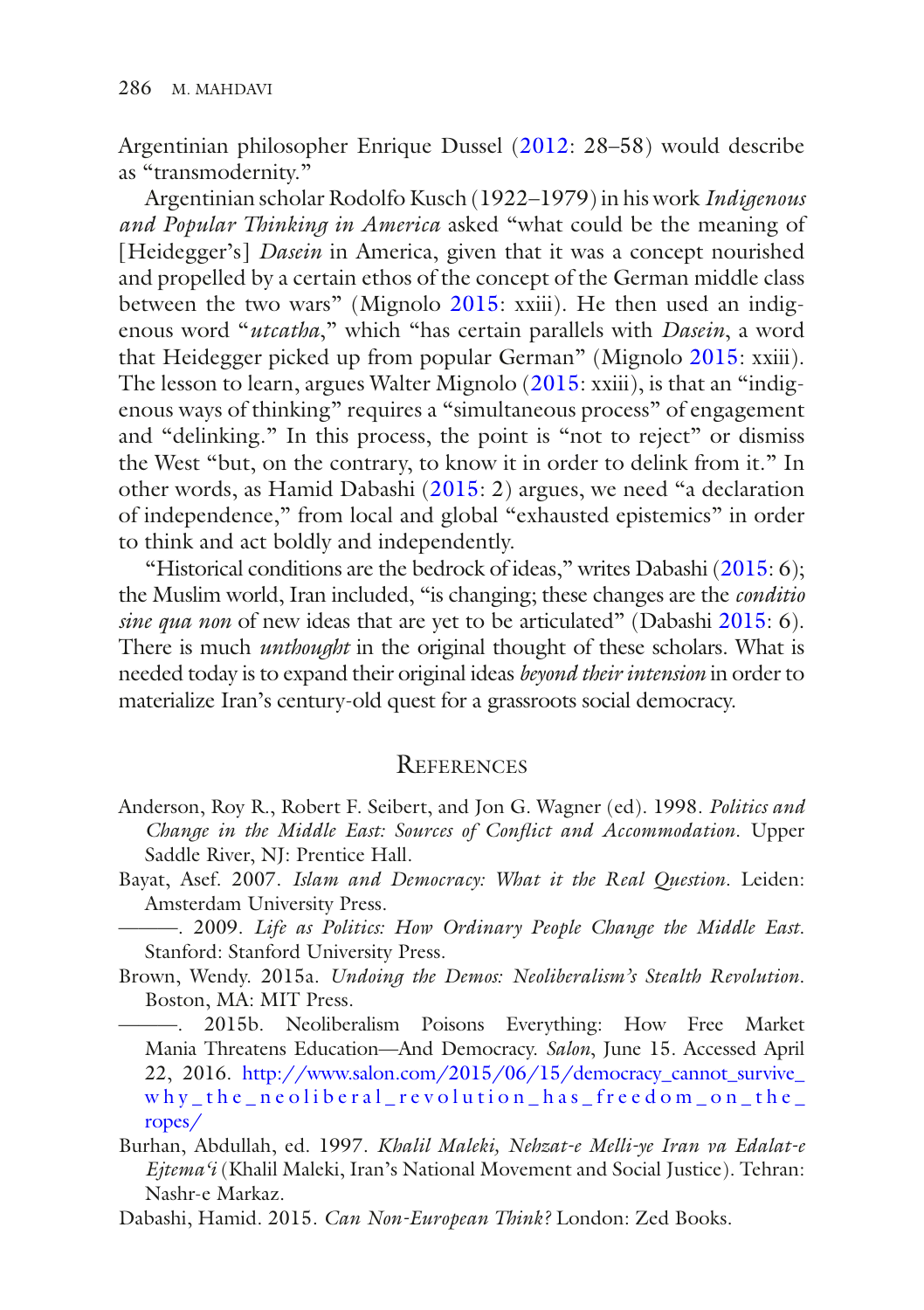<span id="page-16-2"></span>Derrida, Jacques. 2005. *The Politics of Friendship*. London: Verso.

<span id="page-16-1"></span>———. 2010. *Spectres of Marx: The State of Debt, the Work of Mourning and the New International*. London: Routledge.

- <span id="page-16-17"></span>Dussel, Enrique. 2012. Transmodernity and Interculturality: An Interpretation from the Perspective of Philosophy of Liberation. *Transmodernity* 1(3): 28–58.
- <span id="page-16-16"></span>Fukuyama, Francis. 1989. The End of History? *The National Interest* (Summer): 3–18.
- <span id="page-16-5"></span><span id="page-16-3"></span>Habermas, Jürgen. 1987. *The Philosophical Discourse of Modernity: Twelve Lectures*. Cambridge, MA: MIT Press.
	- ———. 1996. Three Normative Models of Democracy. In *Democracy and Difference: Contesting the Boundaries of the Political*, ed. Seyla Benhabib, 21–30. Princeton: Princeton University Press.
- <span id="page-16-4"></span>———. 2006. *Religion in the Public Sphere. European Journal of Philosophy*. 14 (1): 1–25.
- <span id="page-16-8"></span>Hunter, Shireen T. 2014. *Iran Divided: The Historical Roots of Iranian Debates on Identity, Culture, and Governance in the Twentieth-First Century*. Lanham: Rowman & Littlefeld.
- <span id="page-16-13"></span>Katouzian, Homa. 2003. Khalil Maleki: The Odd Intellectual Out. In *Intellectual Trends in 20th Century Iran: A Critical Survey*, ed. Negin Nabavi, 24–52. Miami: University of Florida.

<span id="page-16-12"></span>———. 2004. The Strange Politics of Khalil Maleki. In *Reformers and Revolutionaries in Modern Iran: New Perspectives on the Iranian Left*, ed. Stephanie Cronin, 165–188. London: Routledge.

- <span id="page-16-0"></span>Laclau, Ernesto, and Chantal Mouffe. 1985. *Hegemony and Socialist Strategy: Towards a Radical Democratic Politics*. London: Verso.
- <span id="page-16-14"></span>Mahdavi, Mojtaba. 2011. Post-Islamist Trends in Postrevoliutionary Iran. *Comparative Studies of South Asia, Africa and the Middle East* 31(1): 94–109.
- <span id="page-16-15"></span>Manoochehri, Abbas. 2003. Critical Religious Reason: Ali Shari'ati on Religion, Philosophy and Emancipation. *Polylog*. Accessed April 12, 2016. [http://them.](http://them.polylog.org/4/fma-en.htm) [polylog.org/4/fma-en.htm](http://them.polylog.org/4/fma-en.htm)
- <span id="page-16-7"></span>Mignolo, Walter. 2015. Foreword: Yes, We Can. In *Can Non-European Think?* ed. Hamid Dabashi, viii–xiii. London: Zed Books.
- <span id="page-16-6"></span>Monshipouri, Mohmood. 2003. The Politics of Culture and Human Rights in Iran: Globalizing and Localizing Dynamics. In *Constructing Human Rights in the Age of Globalization*, ed. Mahmood Monshipouri et al., 113–144. London/ New York: Routledge.
- <span id="page-16-9"></span>Nakhshab, Mohammad. 2002. *Majmu'eh-ye asar-e Mohammad Nakhshab* (The Collected Works of Mohammad Nakhshab). Tehran: Chapakhsh.
- <span id="page-16-10"></span>Nekuruh, Mahmoud. 1997. *Nehzat-e khodaparastan-e sosiyalist* (The Movement of Socialist Theists). Tehran: Entesharat-e Chappakhsh.
- <span id="page-16-11"></span>Pishdad, Amir, and Homayoun Katouzian. 2002. *Nameha-ye Khalil Maleki* (Letters of Khalil Maleki). Tehran: Markaz.